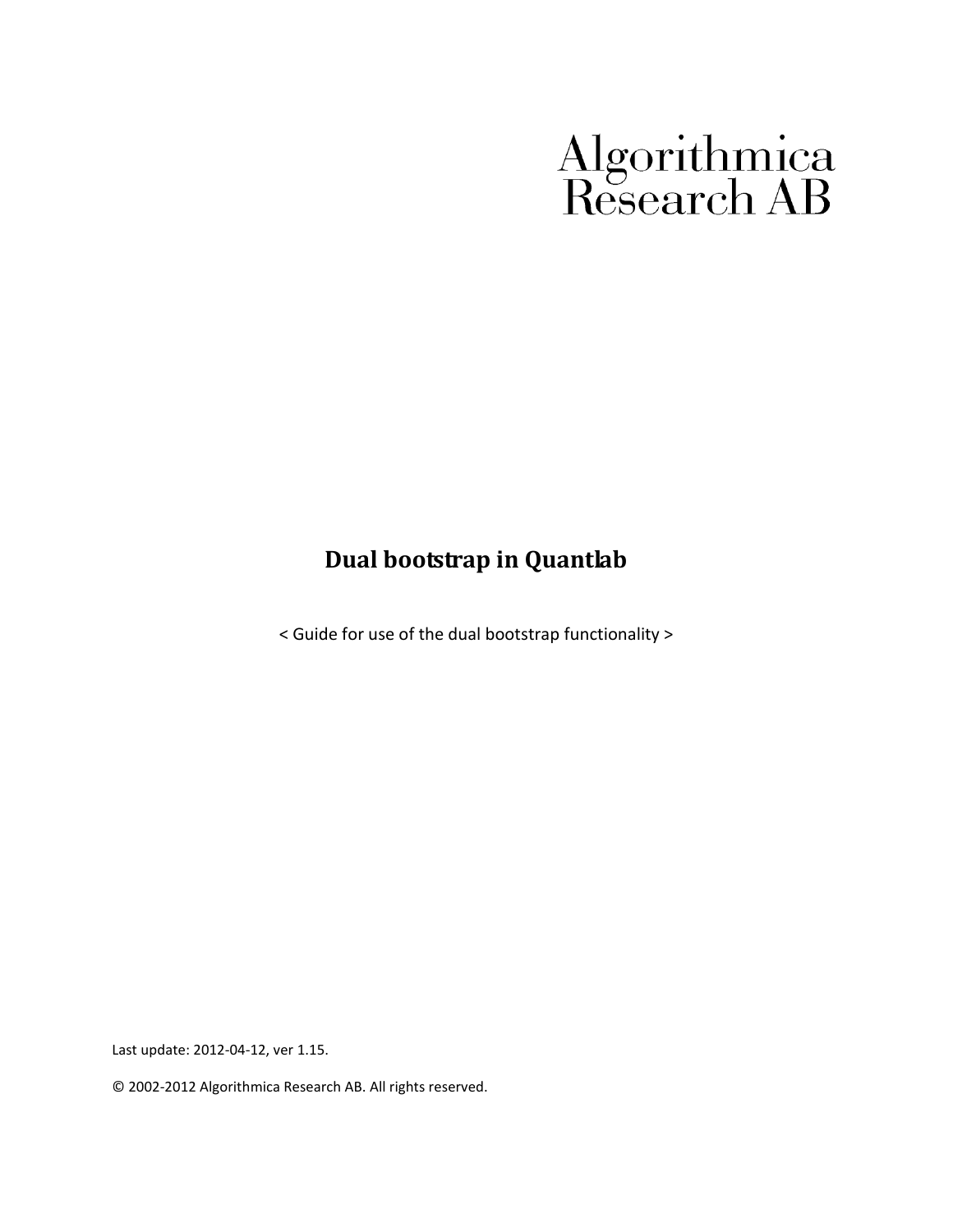## **1. Introduction**

This document describes how to use the dual curve bootstrap functionality in Quantlab 3.1. By dual curve bootstrap, we refer to the new paradigm in the swap market for curve construction where the forward index rates (projecting rates) and discount rates are separate curves. The "old style" curve construction used the same curve for the forward index rates and for discounting. The market standard discount curve now consists of OIS rates.

Curve construction in the swap market, in the new paradigm, means paying attention to the tenor of the forward index rates (i.e. tenor basis spreads) and carefully select the instruments from which the curves are created and the blending principles applied. Normally it is necessary to also create synthetic instruments (e.g. FRA and/or Deposits) in specific, basis curve consistent, ways to fill up some segments of the forward curve or discount curve. In addition, it is desirable to obtain smooth (forward) curves. Quantlab offers several interpolation models with excellent smoothness properties (e.g. Adams-Deventer Maximum Smoothness-model and Hagan-West forward monotone convex spline). It is also possible to apply Hyman filters to all spline models. Furthermore, when creating the forward index rates, in Quantlab, the interpolation models always operate directly on the tenor rate that is calculated, ensuring a "smooth" behavior of the forward rates. The swap curve in each currency is, in the new paradigm, best described as a swap-"surface" where the extra dimension is the tenor of the forward index rate. Quantlab also provides a swap-surface object from which interpolated rates for nonstandard tenors can be obtained.

For bootstrapping the discounting curve (single curve bootstrap), Quantlab includes, in addition to all standard single curve bootstrap features, modeling with a step function between Central bank meeting dates while, simultaneously, using a different interpolation model for the longer end of the curve.

Quantlab 3.1 encapsulates all the complexities involved and provides ways to create discount functions and forward curves in a very succinct way.

Typically the instruments used in dual bootstrap are (all supported):

- 1. OIS swaps
- 2. Deposits (normally synthetic)
- 3. Forward rate agreements (FRA) (real and synthetic)
- 4. Money market futures
- 5. IRS (fixed/floating interest rate swap)
- 6. Basis swaps as 2 swaps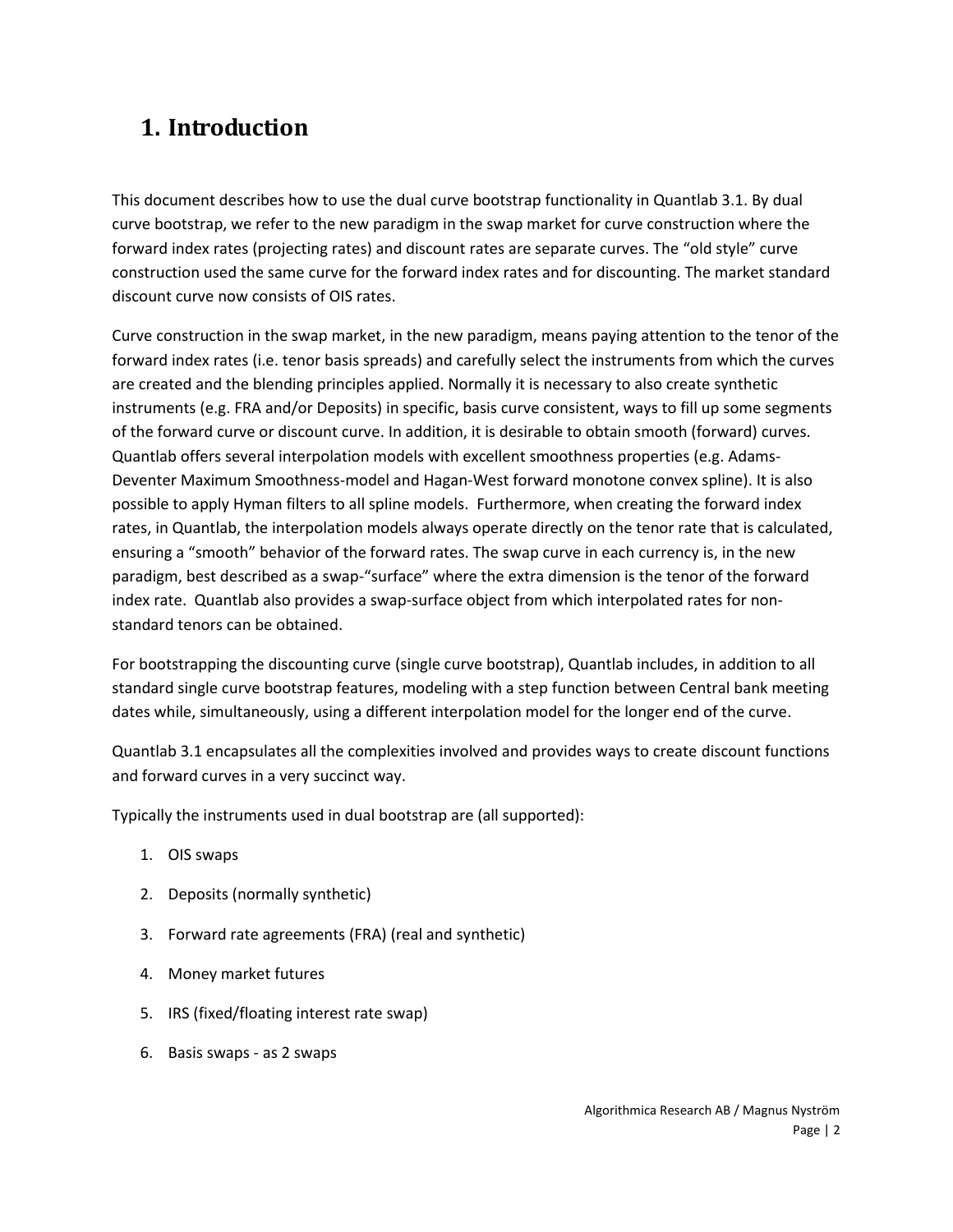#### 7. Basis swaps - as 1 swap

There are principally two ways to use the dual bootstrap functionality. One is to use a set of core Quantlab functions and classes. This will give the user maximum flexibility and control of every aspect of the curve building process. The other way is to use a set of wrapper functions that tries to provide "best-practice" curve building for a number of specific situations and therefore facilitates the creation of discount functions and forward functions. This document describes the latter. The code for the wrapper functions are available for viewing in Qlang, making it very easy for the user to create different versions as well as understanding exactly the details involved.

A selection of the provided wrapper functions are explained in this document, as follows:

1. **disc\_curve\_create (base):** builds a discount function, for example from OIS instruments,

2. **disc\_curve\_create (extended):** builds a discount function with the possibility to extend the curve if it is shorter than the swap curve.

3. **fwd\_curve\_create:** builds a forward function from FRA/IRS (and synthetic instruments)

4. **fwd\_b2\_curve\_create:** builds a forward function from FRA/IRS/Basis swap(2swaps) (and synthetic instruments)

5. **fwd\_b1\_curve\_create:** builds a forward function from FRA/IRS/Basis swap(1swap) (and synthetic instruments)

6. **swap\_surface\_b2\_create:** creates a swap curve surface with all tenors from FRA/IRS/Basis swap(2swaps). (A swap\_surface\_b1\_create is available but not discussed)

Quantlab 3.1 also includes additional variants of these wrapper functions - for example instead of a Basis swap it is possible to use an IRS directly for the tenor we are calculating.

Additionally, cross currency curve building is also supported but not included in this document.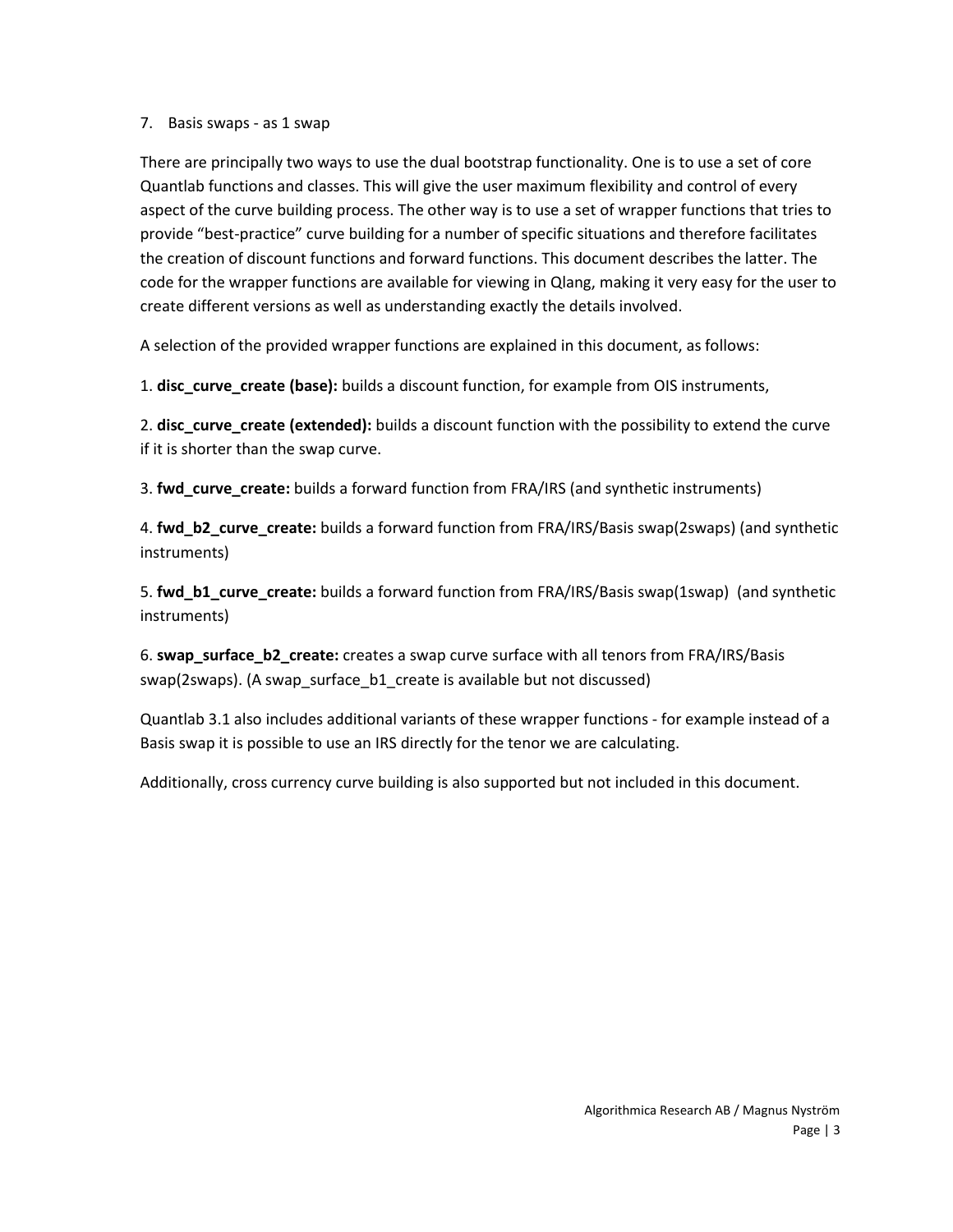## **2. Creating a discount function**

A discount function can be created with a single wrapper function call. There are two main versions, a base version and an extended version. The extended version allows for extending the discounting curve based on a second curve by extrapolating the basis spread between the discounting curve and the extrapolation curve.

Base version:

| disc_func | disc_curve_create( | date                           | trade_date,        |
|-----------|--------------------|--------------------------------|--------------------|
|           |                    | curve option(nullable)         | short curve,       |
|           |                    | curve option(nullable)         | middle_curve,      |
|           |                    | curve option(nullable)         | long_curve,        |
|           |                    | curve_segment                  | prio1,             |
|           |                    | curve_segment                  | prio2,             |
|           |                    | logical                        | no_overlap_middle, |
|           |                    | logical                        | merge_middle,      |
|           |                    | integer                        | blend_buf_days,    |
|           |                    | disc z model                   | disc model,        |
|           |                    | interpolator option(nullable)  | disc ip,           |
|           |                    | rate_type option(nullable)     | disc rt,           |
|           |                    | vector(dates) option(nullable) | cb dates,          |
|           |                    | number option(nullable)        | step_end,          |
|           |                    | out swap curve ext             | disc)              |

Arguments and return values explained:

| Return value | Comment                                                                          |
|--------------|----------------------------------------------------------------------------------|
| disc func    | The disc func object represents a discount function. This object has many member |
|              | functions (see the Quantlab function browser).                                   |

| <b>Arguments</b> | Data type | Comment                                                                                                                                                         |
|------------------|-----------|-----------------------------------------------------------------------------------------------------------------------------------------------------------------|
| trade_date       | date      | Trade date.                                                                                                                                                     |
| short curve      | curve     | The curve for the short segment of the discounting curve.<br>Typically, this is the segment for instruments with time-to-<br>maturity of less than 1 year.      |
| middle curve     | curve     | The curve for the middle segment of the discounting curve. This<br>segment of the curve is reserved for forward starting<br>instruments such as FRA or Futures. |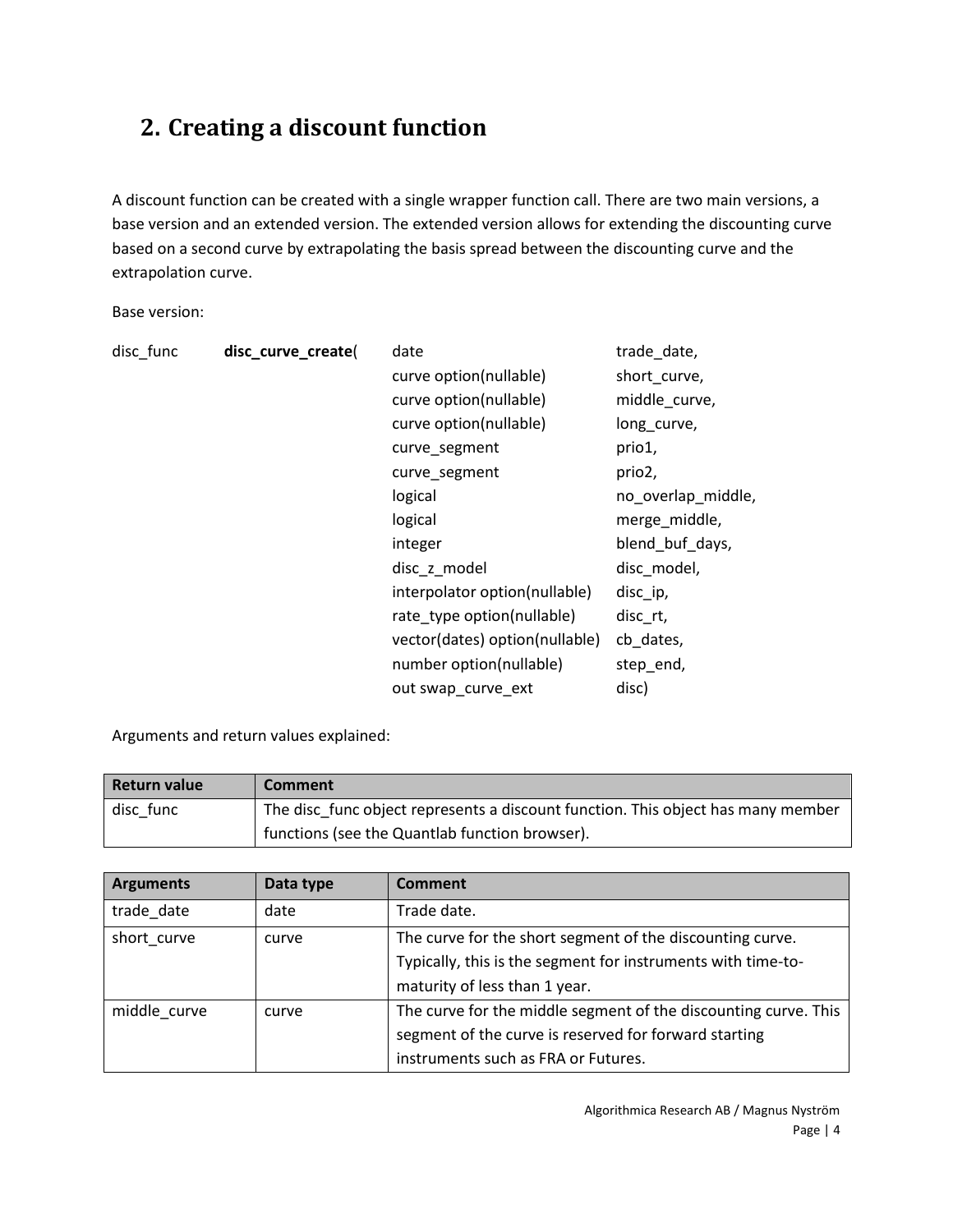| long_curve        | curve         | The curve for the long segment of the discounting curve.               |
|-------------------|---------------|------------------------------------------------------------------------|
| prio1             | curve_segment | Indicates which segment has first priority (SHORT, MIDDLE or<br>LONG)  |
| prio2             | curve_segment | Indicates which segment has second priority (SHORT, MIDDLE<br>or LONG) |
| no_overlap_middle | logical       | Determines how the blending between the short and middle               |
|                   |               | segments of the curve is done in terms of the last included            |
|                   |               | short instrument. If this flag is true (false) then the blending       |
|                   |               | assures that maturity of the last short instrument is before           |
|                   |               | settlement (maturity) of the first middle instrument. Ex. if false     |
|                   |               | then a 3M Deposit is allowed together with a 2X5 FRA.                  |
| merge_middle      | logical       | The middle segment is merged into the curve.                           |
| blend buf days    | integer       | The minimum number of days between "corner" instruments                |
|                   |               | for the curve segments in the curve blending.                          |
| disc_model        | disc z model  | DZ BOOT: standard bootstrap                                            |
|                   |               | DZ_STEP: bootstrap with a piecewise flat O/N rate.                     |
|                   |               | DZ_MAX_SMOOTH: Adams/Deventer maximum smoothness                       |
|                   |               | model.                                                                 |
|                   |               | DZ_BOOT_STEP: standard bootstrap combined with a                       |
|                   |               | piecewise flat O/N rate, up to the step_end date (see below).          |
|                   |               | DZ_TANGGAARD: Maximum smoothness model with residuals.                 |
|                   |               | [DZ_TENSION: Tension splines]                                          |
|                   |               | (Quantlab provides many more models of type "best fit" that            |
|                   |               | are available when using the core functions)                           |
| disc_ip           | interpolator  | Interpolation model object (applicable only for DZ_BOOT and            |
|                   |               | DZ_BOOT_STEP). Available models includes:                              |
|                   |               | 1. ip_hagan_west(logical force_pos): Hagan/West monotone               |
|                   |               | convex spline, if force_pos = true, the forward rates are              |
|                   |               | enforced to be positive.                                               |
|                   |               | 2. ip_hermite_4th_order():                                             |
|                   |               | 3. ip_hermite_akima():                                                 |
|                   |               | 4. ip_hermite_catmull_rom():                                           |
|                   |               | 5. ip_hermite_finite_diff ():                                          |
|                   |               | 6. ip_hermite_fritsch_butland():                                       |
|                   |               | 7. ip hermite kruger():                                                |
|                   |               | 8. ip_hermite_monotone():                                              |
|                   |               | 9. ip_hermite_parabolic():                                             |
|                   |               | 10. ip_linear(): linear interpolation                                  |
|                   |               | 11. ip_spline(): cubic spline interpolation                            |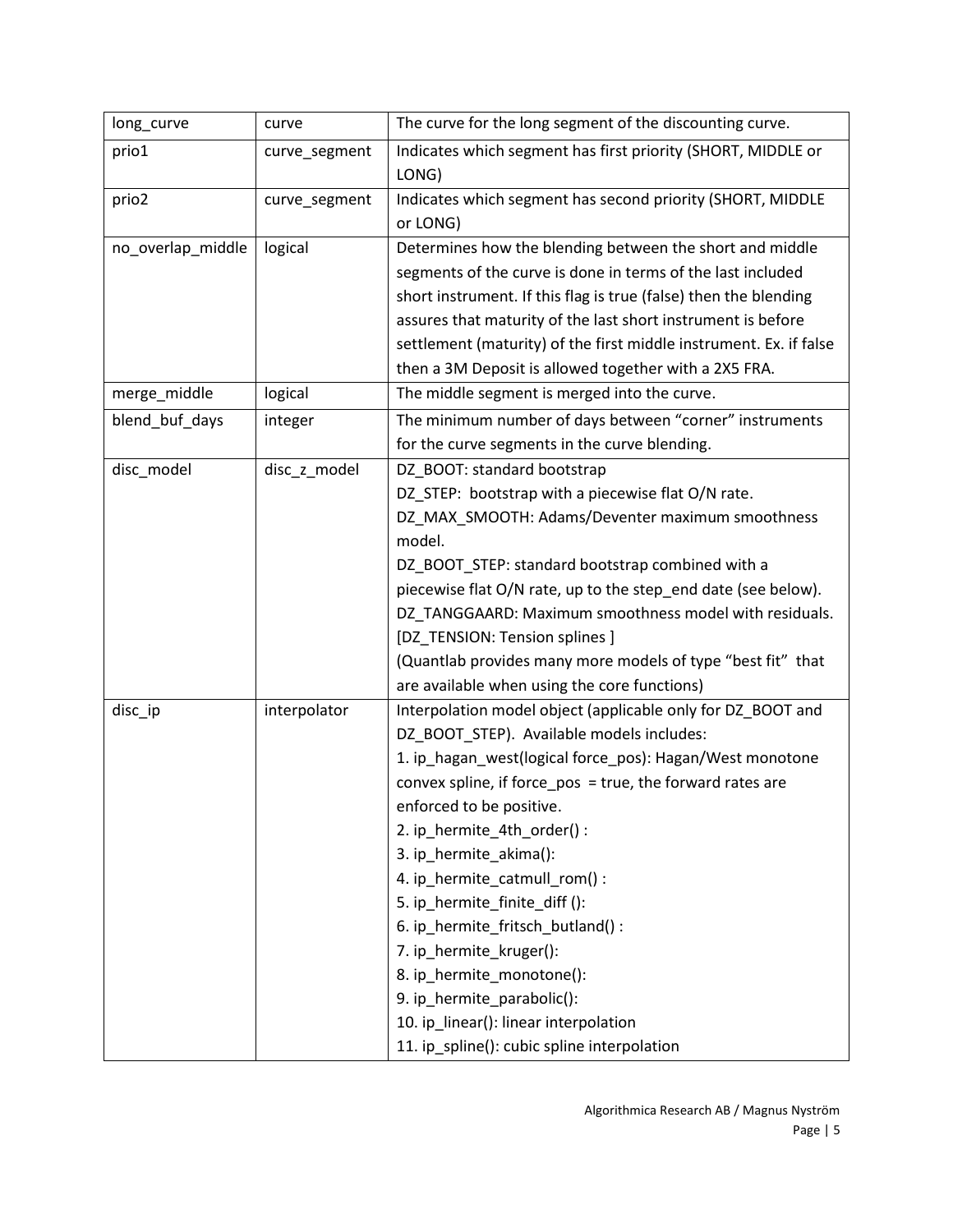|          |               | 12. ip_step(): step function interpolation.                      |  |
|----------|---------------|------------------------------------------------------------------|--|
|          |               | The interpolator object is created from the above constructors.  |  |
|          |               | Each constructor has several more arguments (not shown)          |  |
|          |               | related to extrapolation and Hyman filters. It is possible to    |  |
|          |               | define extrapolation properties both in the front and end of the |  |
|          |               | curve. It is also possible to apply different types of Hyman     |  |
|          |               | filters(eg. monotonicity) to all interpolators except linear and |  |
|          |               | the Hagan/West model. All interpolation models are local         |  |
|          |               | except spline. A detailed discussion on these models is beyond   |  |
|          |               | the scope of this document.                                      |  |
| disc_rt  | rate_type     | Interpolation rate types (applicable only for DZ_BOOT).          |  |
|          |               | Available choices are:                                           |  |
|          |               | RT CONT: Continuous compounding.                                 |  |
|          |               | RT_ON: Daily compounding.                                        |  |
|          |               | RT_SIMPLE: Simple compounding.                                   |  |
|          |               | RT_EFFECTIVE: Annual effective compounding.                      |  |
|          |               | RT SEMI ANNUAL: Semi-annual compounding.                         |  |
|          |               | RT_QUARTERLY: Quarterly compounding.                             |  |
|          |               | RT MONTHLY: Monthly compounding.                                 |  |
|          |               | RT_BANKDISC: Bank discount rate.                                 |  |
|          |               | RT_LOGDF: Log of the discount function                           |  |
|          |               | Note: the Hagan/West model is only defined for RT CONT.          |  |
| cb_dates | vector(dates) | Central bank meeting dates (not used for a step model).          |  |
| step_end | date          | If a step model is used this date defines the end of the step    |  |
|          |               | period.                                                          |  |

| out Arguments | Data type | <b>Comment</b>                                                               |
|---------------|-----------|------------------------------------------------------------------------------|
| disc          |           | swap curve ext   This object represents the created discounting curve object |
|               |           | from which several results and information can be retrieved                  |
|               |           | e.g. the blended curve.                                                      |

Extended version:

| disc_curve_create( | date                   | trade date,   |
|--------------------|------------------------|---------------|
|                    | curve option(nullable) | short curve,  |
|                    | curve option(nullable) | middle curve, |
|                    | curve option(nullable) | long curve,   |
|                    | curve                  | extrap curve, |
|                    |                        |               |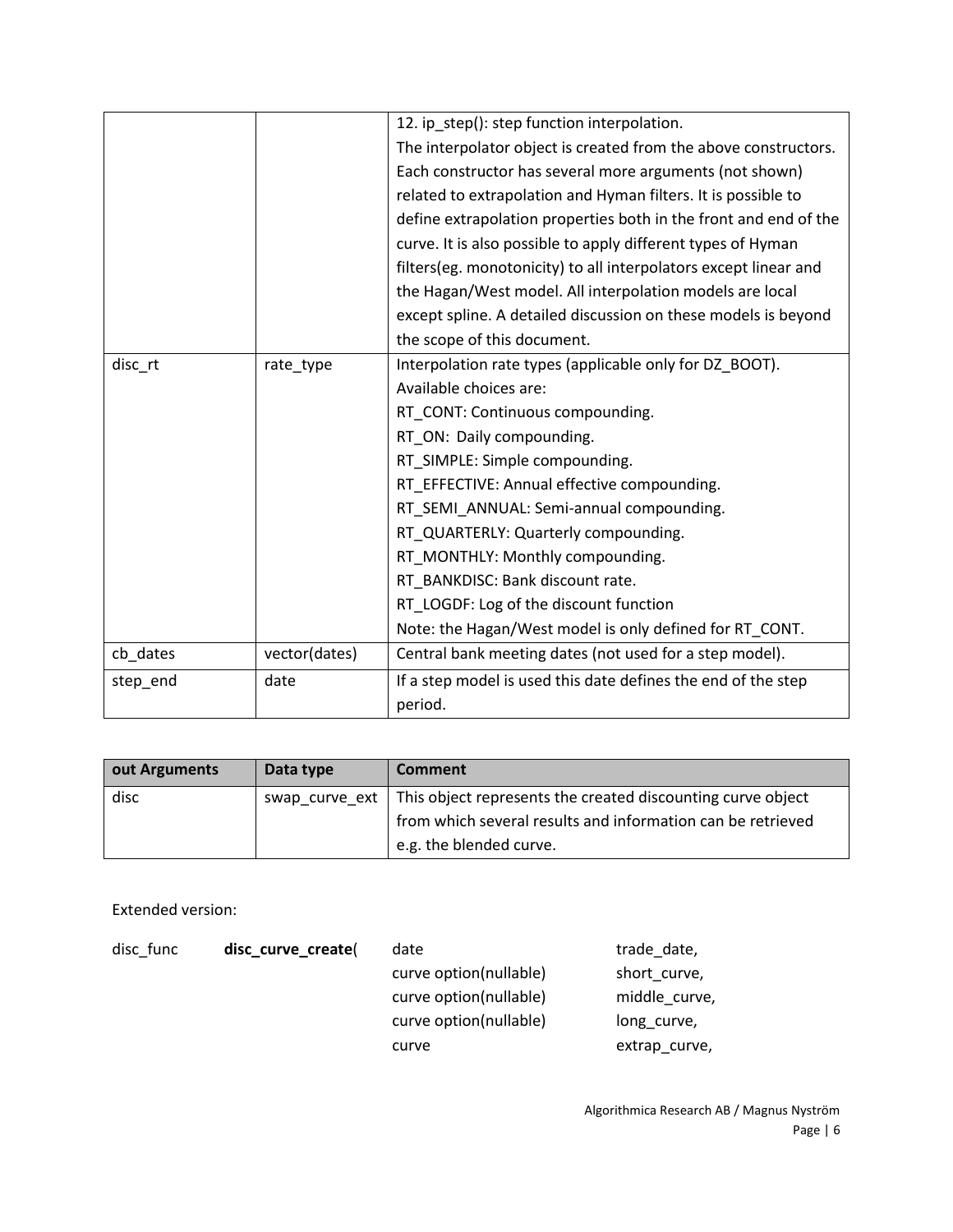| string                         | class_name,        |
|--------------------------------|--------------------|
| curve_segment                  | prio1,             |
| curve_segment                  | prio2,             |
| logical                        | no_overlap_middle, |
| logical                        | merge_middle,      |
| integer                        | blend_buf_days,    |
| disc_z_model                   | disc model,        |
| interpolator option(nullable)  | disc_ip,           |
| rate_type option(nullable)     | disc_rt,           |
| disc_z_model                   | extrap_model,      |
| interpolator option(nullable)  | extrap_ip,         |
| rate_type option(nullable)     | extrap_rt,         |
| vector(dates) option(nullable) | cb dates,          |
| number option(nullable)        | step_end,          |
| out swap_curve_ext             | disc)              |

Most arguments are the same as for the base version above and, hence, are not explained here. The additional arguments are:

| <b>Arguments</b> | Data type    | <b>Comment</b>                                                 |
|------------------|--------------|----------------------------------------------------------------|
| extrap_curve     | extrap_curve | Base curve used to extend the discounting curve. The synthetic |
|                  |              | instruments appended to the discounting curve are Deposits or  |
|                  |              | FRA contracts and their rates are calculated by extrapolating  |
|                  |              | the basis spread.                                              |
| class_name       | string       | Class name for the instruments to be added (Deposit or FRA).   |
| extrap_model     | disc_z_model | DZ_BOOT: standard bootstrap                                    |
|                  |              | DZ_MAX_SMOOTH: Adams/Deventer maximum smoothness               |
|                  |              | model.                                                         |
|                  |              | DZ TANGGAARD: Maximum smoothness model with residuals.         |
|                  |              | [DZ_TENSION: Tension splines]                                  |
|                  |              | (Quantlab provides many more models of type "best fit" that    |
|                  |              | are available when using the core functions)                   |
| extrap _ip       | interpolator | Interpolation model object (applicable only for DZ_BOOT).      |
|                  |              | Available models includes:                                     |
|                  |              | 1. ip_hagan_west(logical force_pos): Hagan/West monotone       |
|                  |              | convex spline, if force $pos = true$ , the forward rates are   |
|                  |              | enforced to be positive.                                       |
|                  |              | 2. ip_hermite_4th_order():                                     |
|                  |              | 3. ip hermite akima():                                         |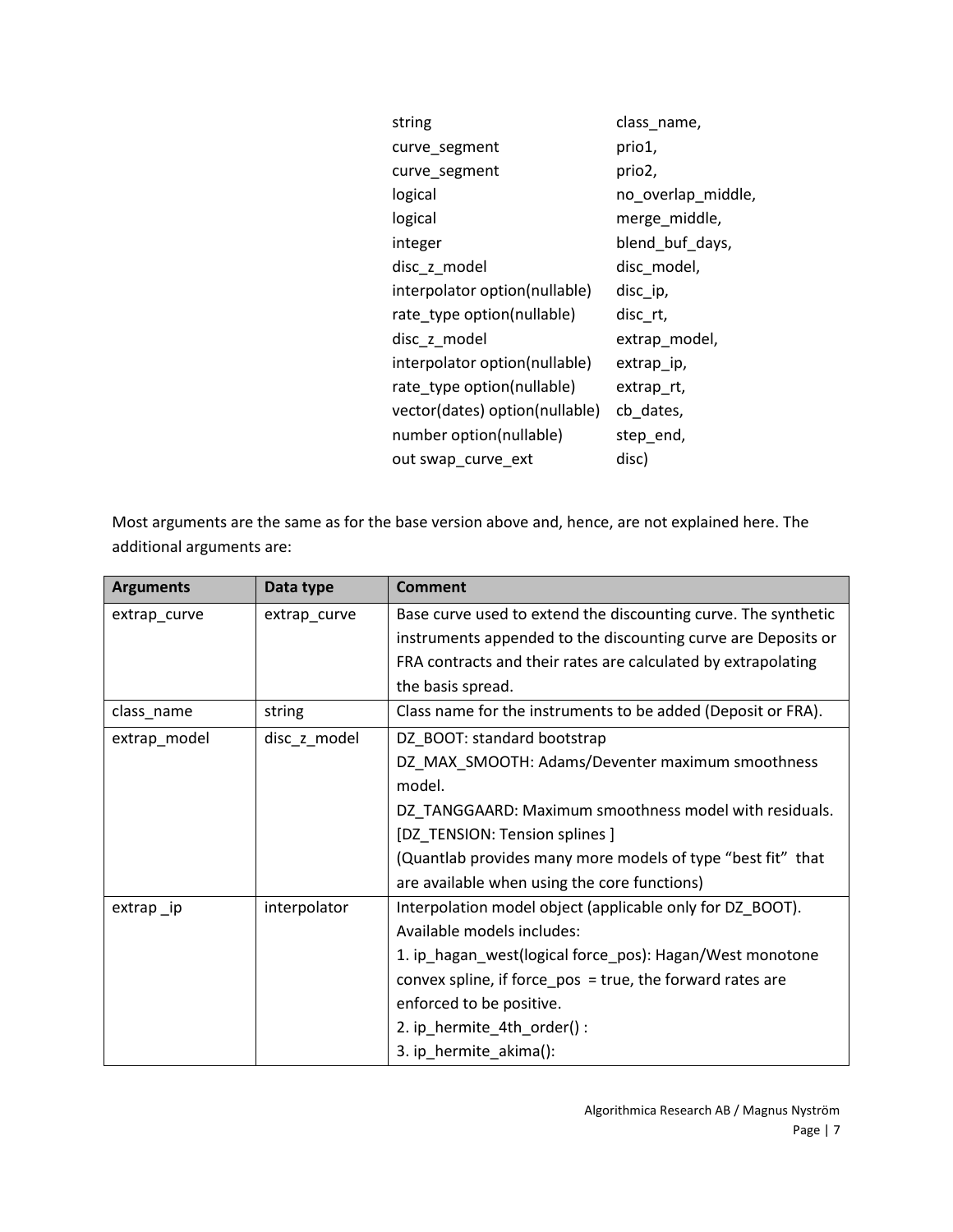|        |           | 4. ip_hermite_catmull_rom():                            |
|--------|-----------|---------------------------------------------------------|
|        |           | 5. ip_hermite_finite_diff ():                           |
|        |           | 6. ip_hermite_fritsch_butland():                        |
|        |           | 7. ip_hermite_kruger():                                 |
|        |           | 8. ip_hermite_monotone():                               |
|        |           | 9. ip_hermite_parabolic():                              |
|        |           | 10. ip_linear(): linear interpolation                   |
|        |           | 11. ip_spline(): cubic spline interpolation             |
|        |           | 12. ip_step(): step function interpolation.             |
|        |           | For details see previous function.                      |
| extrap | rate_type | Interpolation rate types (applicable only for DZ_BOOT). |
|        |           | Available choices are:                                  |
|        |           | RT_CONT: Continuous compounding.                        |
|        |           | RT_ON: Daily compounding.                               |
|        |           | RT_SIMPLE: Simple compounding.                          |
|        |           | RT_EFFECTIVE: Annual effective compounding.             |
|        |           | RT_SEMI_ANNUAL: Semi-annual compounding.                |
|        |           | RT_QUARTERLY: Quarterly compounding.                    |
|        |           | RT_MONTHLY: Monthly compounding.                        |
|        |           | RT BANKDISC: Bank discount rate.                        |
|        |           | RT_LOGDF: Log of the discount function                  |
|        |           | Note: the Hagan/West model is only defined for RT_CONT. |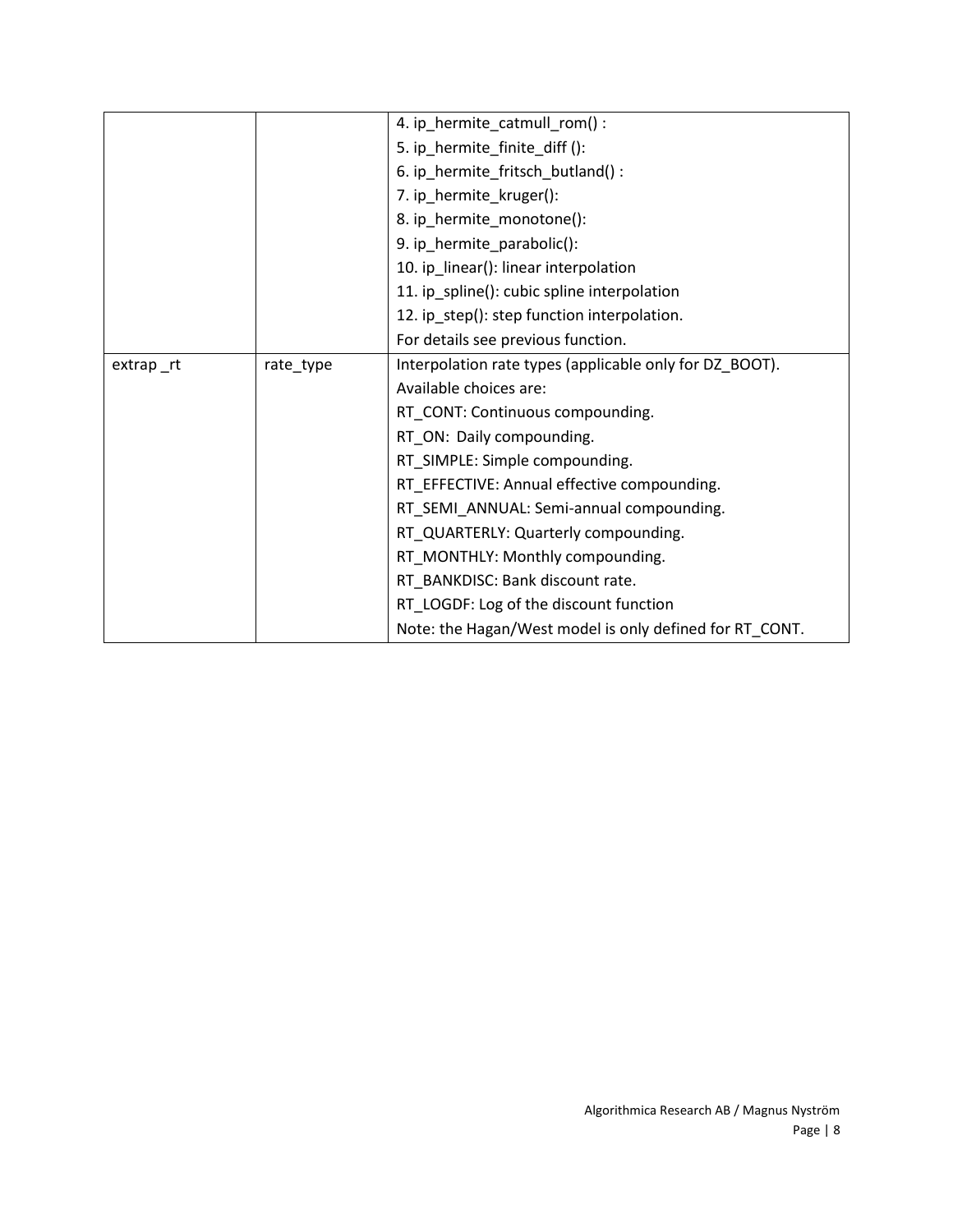## **3. Creating a forward function**

## *3.1 FRA/IRS*

A forward function based on a short curve, FRA curve and an IRS curve can be created with a single wrapper function call.

| fwd_func | fwd_curve_create( | date                                           | trade_date,      |
|----------|-------------------|------------------------------------------------|------------------|
|          |                   | disc_func                                      | df_disc,         |
|          |                   | disc_func                                      | df_synt_base,    |
|          |                   | curve option(nullable)                         | short_curve,     |
|          |                   | curve option(nullable)                         | fra_curve,       |
|          |                   | curve option(nullable)                         | swap_curve,      |
|          |                   | curve_segment                                  | prio1,           |
|          |                   | curve_segment                                  | prio2,           |
|          |                   | string                                         | depo_class_name, |
|          |                   | string                                         | fra_class_name,  |
|          |                   | synt_short_style                               | synt,            |
|          |                   | interpolator option(nullable)                  | fwd_ip,          |
|          |                   | logical                                        | merge fra,       |
|          |                   | integer                                        | blend_buf_days,  |
|          |                   | vector(number) option(nullable) edfut_cvx_adj, |                  |
|          |                   | out swap_curve_ext                             | fwd_crv,         |
|          |                   | number option(nullable)                        | swap_first_fix)  |

Arguments and return values explained:

| <b>Return value</b> | Comment                                                                           |
|---------------------|-----------------------------------------------------------------------------------|
| fwd func            | The fwd func object represents a forward rate function (see the Quantlab function |
|                     | browser for available member functions).                                          |

| <b>Arguments</b> | Data type | <b>Comment</b>                                              |  |
|------------------|-----------|-------------------------------------------------------------|--|
| trade date       | date      | Trade date.                                                 |  |
| df disc          | disc func | The discount function e.g. OIS.                             |  |
| df_synt_base     | disc func | Discount function used as base discount function when       |  |
|                  |           | creating the synthetic instruments.                         |  |
| short_curve      | curve     | The curve for the short segment of the forward curve.       |  |
| fra curve        | curve     | The curve for the FRA/Futures segment of the forward curve. |  |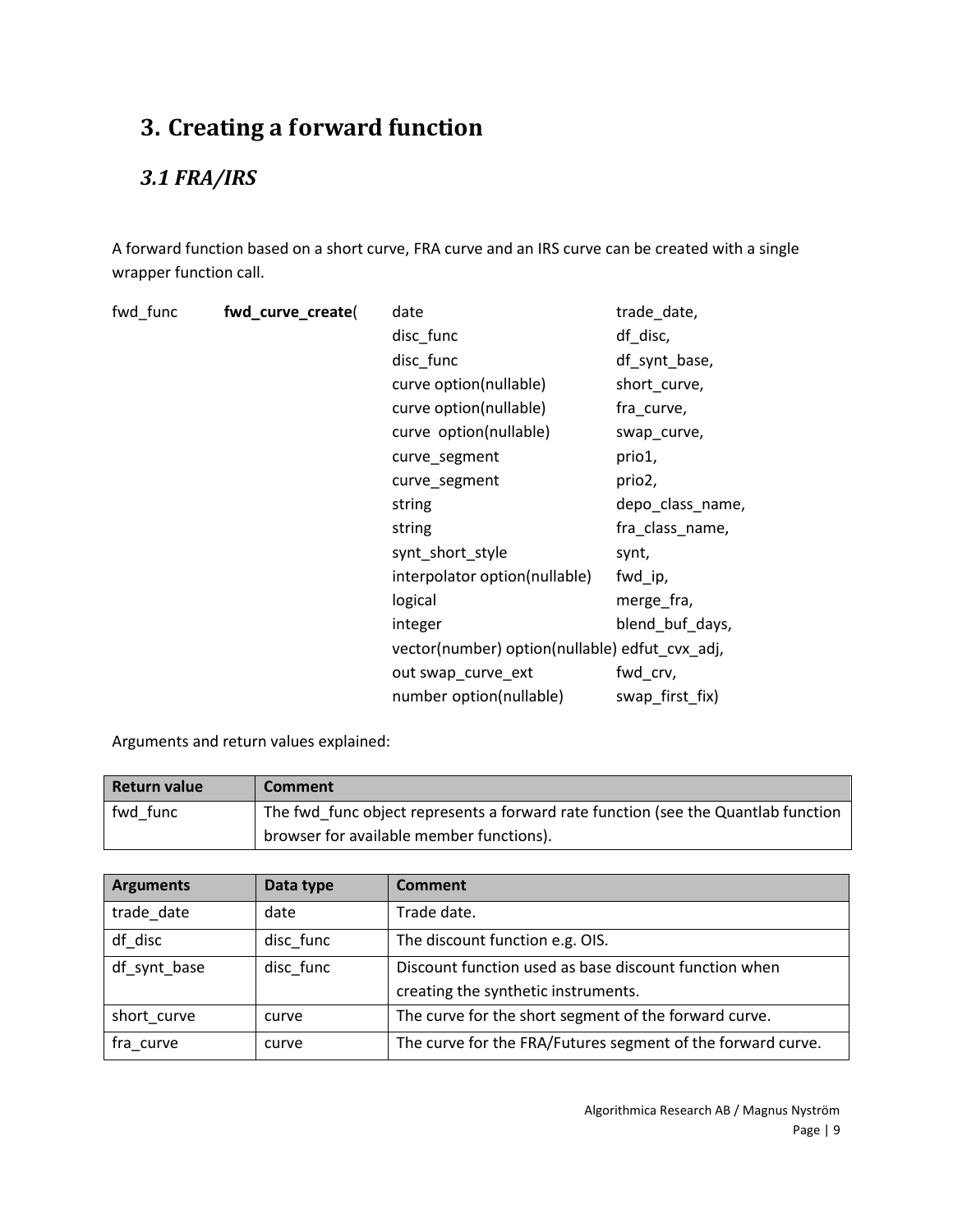|                 |                  | All FRAs must have the same tenor and the same tenor as the         |
|-----------------|------------------|---------------------------------------------------------------------|
|                 |                  | IRS floating leg.                                                   |
| swap_curve      | curve            | The curve for the IRS segment of the forward curve. All swaps       |
|                 |                  | must have the same tenor of the floating leg and this tenor         |
|                 |                  | must match all the FRA/Futures contract tenors.                     |
| prio1           | curve_segment    | Indicates which segment has first priority (SHORT, FRA or IRS)      |
| prio2           | curve_segment    | Indicates which segment has second priority (SHORT, FRA or<br>IRS)  |
| depo_class_name | string           | Class name for relevant Deposits (for synthetic instruments).       |
| fra_class_name  | string           | Class name for relevant FRA contracts (for synthetic                |
|                 |                  | instruments).                                                       |
| synt            | synt_short_style | Possible choices are SY_FRA, SY_DEPO and SY_NONE. The two           |
|                 |                  | built-in ways to create synthetic instruments for the short end     |
|                 |                  | of the curve up to the first FRA/ Futures contract. (As explained   |
|                 |                  | above, if the user wish to use a different principle it is possible |
|                 |                  | to access the core functions directly.)                             |
|                 |                  |                                                                     |
|                 |                  | 1. SY FRA:                                                          |
|                 |                  | In this case, both synthetic FRAs and a synthetic Deposit are       |
|                 |                  | created. The FRAs are all of the relevant tenor and starting 1w,    |
|                 |                  | 2w and every month until the first FRA starts. One Deposit          |
|                 |                  | equal to the tenor is added to the curve.                           |
|                 |                  |                                                                     |
|                 |                  | 2. SY_DEPO:                                                         |
|                 |                  | Only synthetic Deposits are created. Tenors are O/N, T/N, 1W,       |
|                 |                  | 2W and every month until the first FRA starts. This setting         |
|                 |                  | should be used with caution for forward curve creation.             |
|                 |                  |                                                                     |
|                 |                  | 3. SY NONE:                                                         |
|                 |                  | No synthetic instruments are created.                               |
|                 |                  |                                                                     |
|                 |                  | For details on the creation of synthetic short instruments, see     |
|                 |                  | below.                                                              |
| fwd_ip          | interpolator     | Interpolation model object for the tenor rates. See chapter 2       |
|                 |                  | for details.                                                        |
| merge_fra       | logical          | The FRA contracts are merged into the curve.                        |
| blend_buf_days  | integer          | The minimum number of days between curve segments in the            |
|                 |                  | curve blending.                                                     |
| vector(number)  | edfut_cvx_adj    | A vector of spreads that adjusts the FRA/Futures segment of         |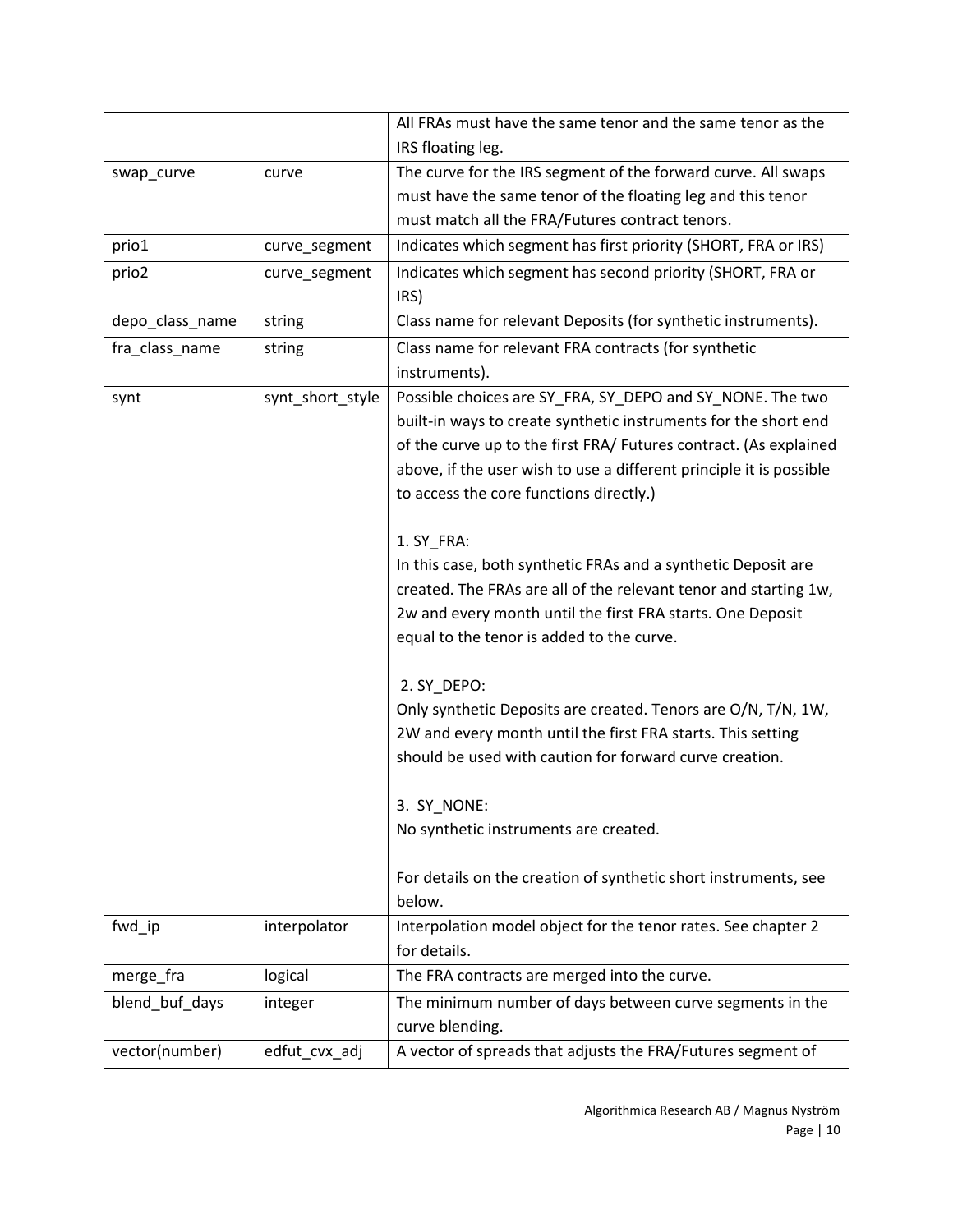|        |                | the curve. This parameter can, for example, be used to provide          |
|--------|----------------|-------------------------------------------------------------------------|
|        |                | a convexity adjustment for Futures.                                     |
| number | swap_first_fix | The first floating rate fixing for the IRS. If null, no fixing is used. |

| out Arguments | Data type | <b>Comment</b>                                                                |
|---------------|-----------|-------------------------------------------------------------------------------|
| fwd crv       |           | swap_curve_ext   This object represents the created forward curve object from |
|               |           | which several results and information can be retrieved e.g. the               |
|               |           | blended curve.                                                                |

#### *3.2 Creating synthetic short instruments (before the first FRA)*

The synthetic instruments, if included, are created from a base discount function and its basis spread vs. the FRA contracts.

Step 1. Create a basis spread function using all the FRAs and the provided base discount function. The base discount function could an OIS discount function, a discount function calculated from a different tenor forward function or any other discount function.

Step 2. Calculate the implied rates for the synthetic instruments from the base discount function and add the interpolated basis spread from step 1.

The created instruments now have a basis consistent with the FRA contracts and they will provide added information for the short end of the curve. Their curvature will depend on the base discount function and the interpolated basis spread.

#### *3.3 Forward index rate interpolation*

The interpolation models used when creating a forward function operates directly on the tenor rate we wish to calculate. This ensures that we get forward rates without the oscillating behavior that sometimes can be seen in the standard bootstrapping models for a discount function (when interpolating different types of spot rates). See below for some typical forward rate examples.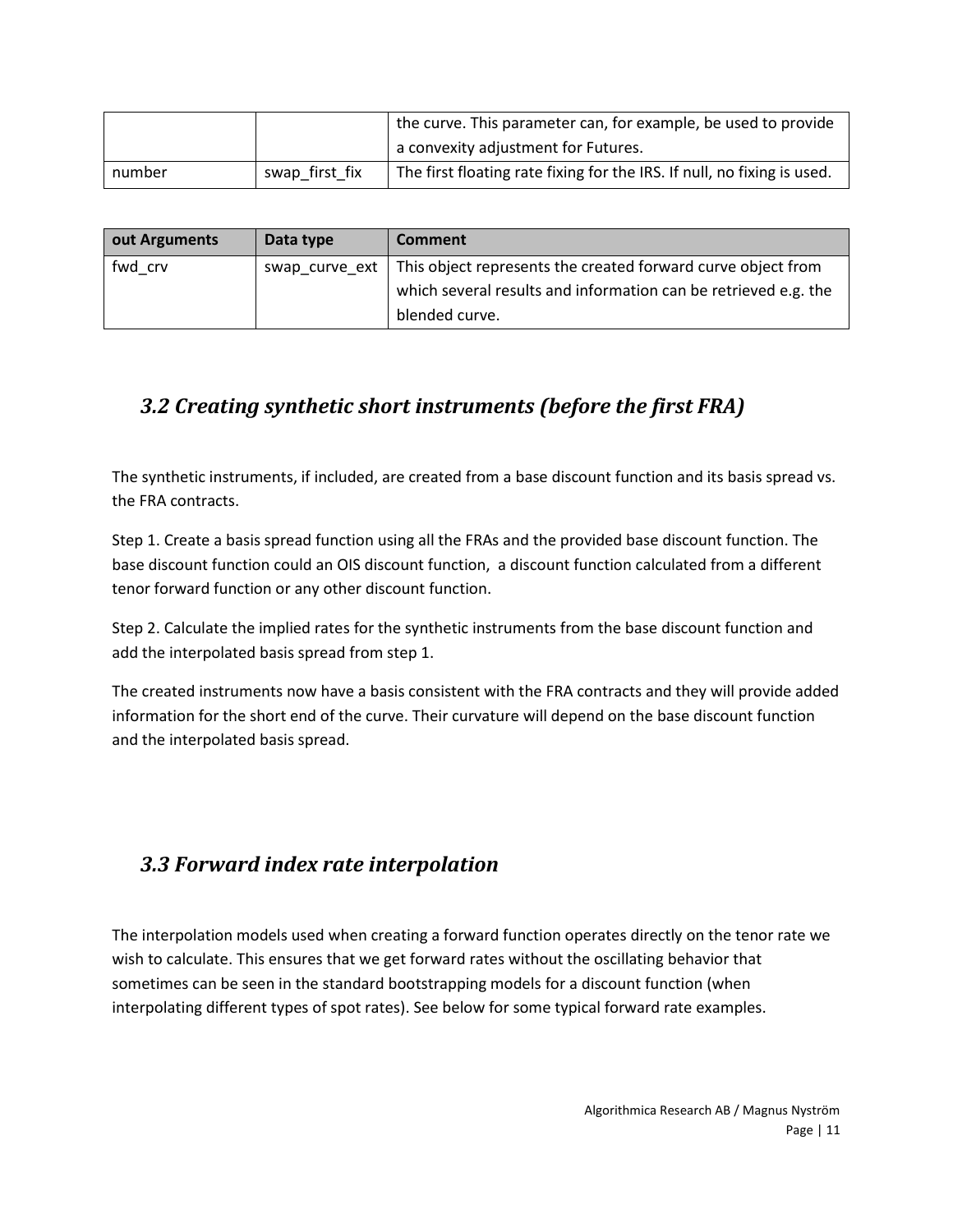#### *3.4 The forward function <fwd\_func>*

The forward function contains all the forward rates for any date for a certain tenor. The member function fwd() which takes an Act365 period (from trade date) as argument returns the rate. Of course, if the period corresponds to a point used in the original curve we get this point exactly otherwise, it is interpolated with the model used in the bootstrap-function.

For example, assume the forward function is calculated for a 6M tenor and we wish to calculate the forward rate in one month i.e. we would like to know the 1x7 forward rate. Assume today is 9-Sep-2011 and the 1M date is 13-Oct-2011.

fwd\_func  $f$ \_fwd = fwd\_curve\_create(...); fwd\_rate\_1x7 = f\_fwd.fwd((#2011-10-13 - #2011-09-09)/365);

#### *3.5 FRA/IRS/BasisSwap(2Swap)*

This version uses FRA/Futures, IRS and Basis swaps (2 Swaps) while the short end of the curve is created synthetically.

| fwd func | fwd_b2_curve_create( date |                                                | trade_date,        |
|----------|---------------------------|------------------------------------------------|--------------------|
|          |                           | disc_func                                      | df_disc,           |
|          |                           | disc_func                                      | df_synt_base,      |
|          |                           | curve option(nullable)                         | short_t1_curve,    |
|          |                           | curve option(nullable)                         | fra_t1_curve,      |
|          |                           | curve option(nullable)                         | swap_t2_curve,     |
|          |                           | curve option(nullable)                         | basis_t1t2_curve,  |
|          |                           | curve_segment                                  | prio1,             |
|          |                           | curve_segment                                  | prio2,             |
|          |                           | string                                         | depo_class_name,   |
|          |                           | string                                         | fra_class_name,    |
|          |                           | synt_short_style                               | synt,              |
|          |                           | interpolator option(nullable)                  | fwd_ip,            |
|          |                           | logical                                        | merge fra,         |
|          |                           | integer                                        | blend_buf_days,    |
|          |                           | vector(number) option(nullable) edfut_cvx_adj, |                    |
|          |                           | logical                                        | x_pol_basis,       |
|          |                           | out swap_curve_b2_ext                          | fwd_crv,           |
|          |                           | number option(nullable)                        | swap_first_fix_t1) |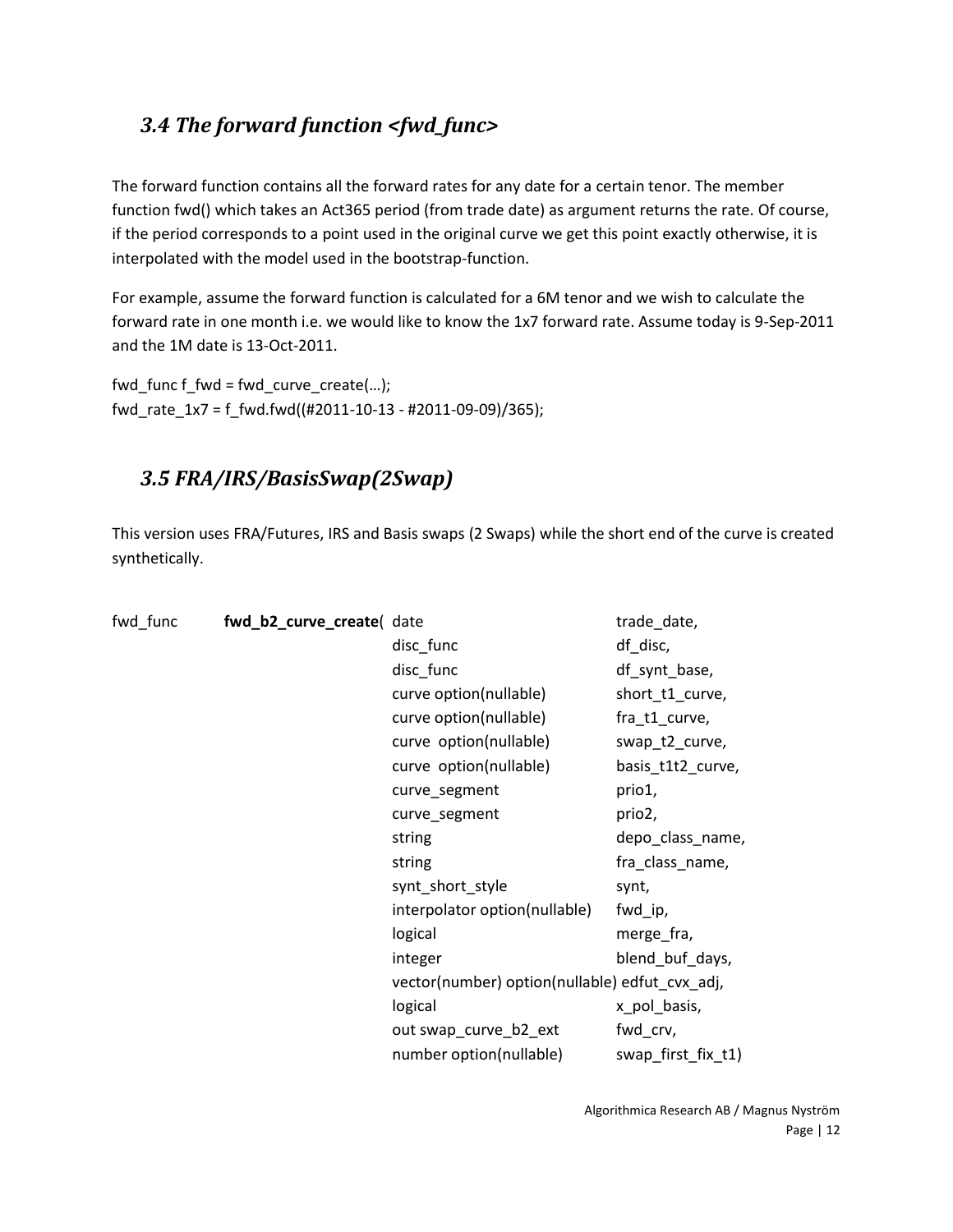Since most arguments are the same as for the previous wrapper, only the unique arguments will be explained. Note, t1 and t2 stands for the different tenors involved.

| <b>Arguments</b> | Data type | Comment                                                       |
|------------------|-----------|---------------------------------------------------------------|
| basis t1t2 curve | curve     | The curve for the Basis swap of the forward curve. All Basis  |
|                  |           | swaps must have one tenor of the floating leg that matches    |
|                  |           | the IRS curve. The tenor of the other floating leg must       |
|                  |           | match the FRA contracts. The spreads must be a 2 swaps        |
|                  |           | quotation.                                                    |
| x pol basis      | logical   | If true the basis curve will be extrapolated, with a constant |
|                  |           | basis spread, up to the length of the swap curve.             |

| out Arguments | Data type | <b>Comment</b>                                                              |
|---------------|-----------|-----------------------------------------------------------------------------|
| fwd crv       |           | swap_curve_b2_ext   This object represents the created forward curve object |
|               |           | from which several results and information can be retrieved                 |
|               |           | e.g. the blended curve.                                                     |

Note that the FRA contracts correspond to the tenor we wish to calculate. The IRS combined with the Basis swap will convert the IRS to the FRA tenor. For example, the FRA curve could be a [EUR 3M FRA] curve, the IRS curve could be a [EUR IRS 6M EURIBOR]-curve and the Basis swap could be a [EUR 3M/6M EURIBOR]-curve. In this case t1 = 3M and t2 = 6M. The [EUR IRS 6M EURIBOR]-curve will be converted to a [EUR IRS 3M EURIBOR]-curve and we proceed with calculations for the 3M tenor. We could also, with the same principle, calculate the 6M tenor. A difference in daycount conventions between the Basis swap and the IRS is handled by converting the basis spread.

### *3.6 FRA/IRS/BasisSwap(1Swap)*

This version uses FRA/Futures, IRS and Basis swaps (1 Swap) while the short end of the curve is created synthetically.

| fwd func | fwd_b1_curve_create( date |  |  |  |
|----------|---------------------------|--|--|--|
|----------|---------------------------|--|--|--|

disc\_func df\_disc, disc\_func disc\_func df\_synt\_base, curve option(nullable) short\_t2\_curve, curve option(nullable) fra\_t2\_curve, curve option(nullable) swap\_t2\_curve, curve option(nullable) short t1 curve,

trade date,

Algorithmica Research AB / Magnus Nyström Page | 13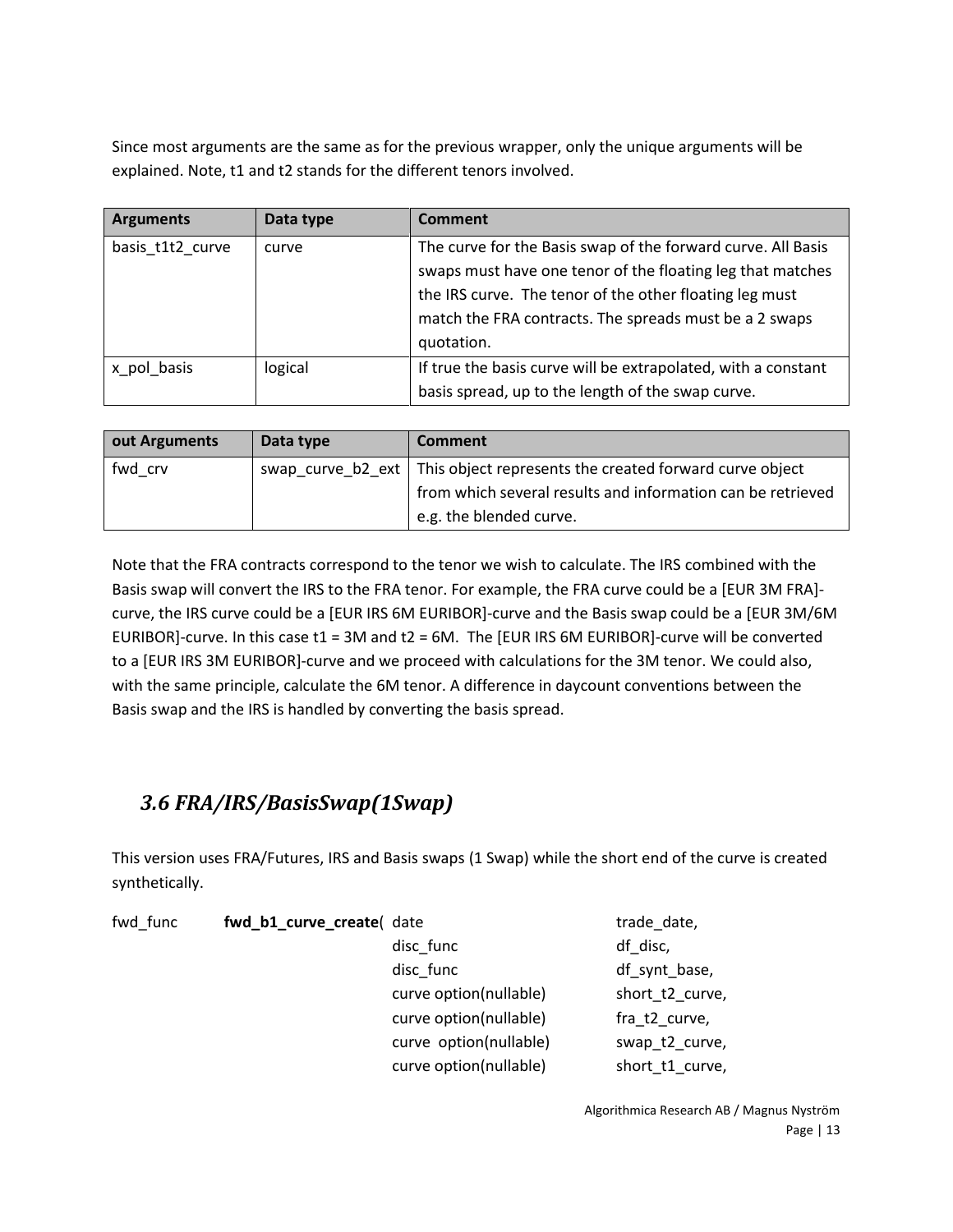| curve option(nullable)                            | fra_t1_curve,      |
|---------------------------------------------------|--------------------|
| curve option(nullable)                            | basis_t1t2_curve,  |
| curve_segment                                     | prio1,             |
| curve_segment                                     | prio2,             |
| string                                            | depo_class_name,   |
| string                                            | fra_t1_class_name, |
| synt_short_style                                  | synt,              |
| interpolator option(nullable)                     | fwd_ip,            |
| logical                                           | merge fra,         |
| integer                                           | blend_buf_days,    |
| vector(number) option(nullable) edfut_cvx_adj_t2, |                    |
| vector(number) option(nullable) edfut_cvx_adj,    |                    |
| out swap_curve_b1_ext                             | fwd_crv,           |
| number option(nullable)                           | first_fix_t1       |
| number option(nullable)                           | first fix t2)      |

This function is similar to the previous case with the difference that we have a complete FRA/IRS curve for the tenor in the basis swap we take as input. There is one more wrapper available (not shown here) that instead of the tenor = t2 curve takes a tenor = t2 forward function as input.

| out Arguments | Data type | Comment                                                                     |
|---------------|-----------|-----------------------------------------------------------------------------|
| fwd crv       |           | swap curve b1 ext   This object represents the created forward curve object |
|               |           | from which several results and information can be retrieved                 |
|               |           | e.g. the blended curve.                                                     |

The t1 curves represent the tenor we wish to calculate. The t2 curves will create a t2 forward function according to section 3.1. The t2 forward function combined with the Basis swap will create instruments with the same tenor as the t1 curves. For example, the t2-FRA curve could be a [EUR 6M FRA]-curve, the t2-IRS curve could be a [EUR IRS 6M EURIBOR]-curve, the t1-FRA-curve could be [EUR 3M FRA]-curve and the Basis swap could be a [EUR 3M/6M EURIBOR]-curve. In this case, we calculate the 3M tenor. We could also, with the same principle, calculate the 6M tenor.

## **4. Creating a swap surface**

The single currency swap curve can be represented as a surface where the extra dimension is the tenor of the forward index rate. The discount function is assumed to be the lowest tenor and will anchor the rate interpolation below the first forward tenor. Extrapolation is currently not done beyond the longest tenor.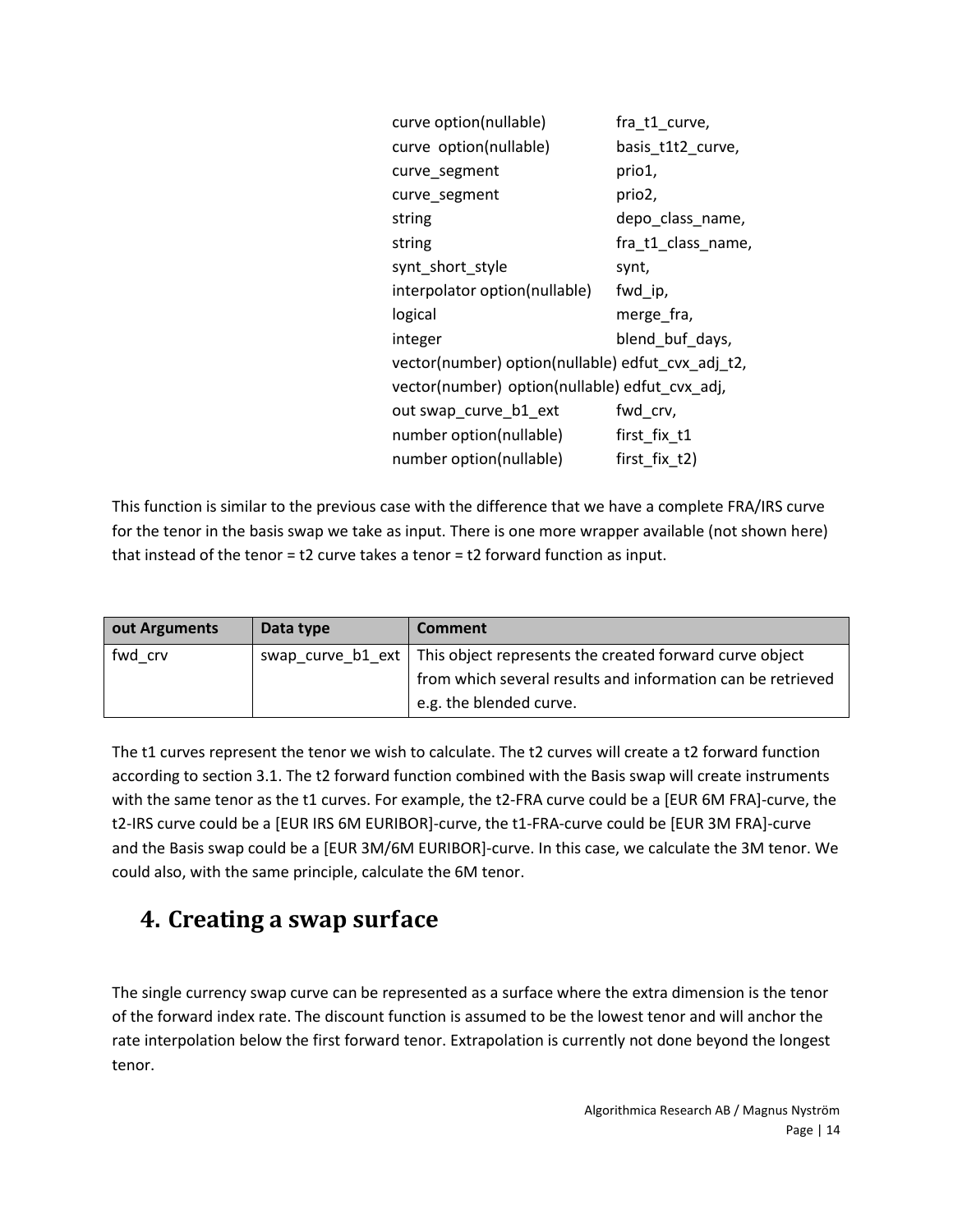There are several wrapper functions for creating the swap surface depending on what instruments are used and other assumptions. Here, the function which uses the FRA/IRS/Basis swap(2 swaps) is shown and will represent the principles.

| swap_curve_surface | swap_surface_b2_create( | date                                           | trade_date,          |
|--------------------|-------------------------|------------------------------------------------|----------------------|
|                    |                         | disc_func                                      | df_disc,             |
|                    |                         | curve option(nullable)                         | short_main_crv,      |
|                    |                         | curve option(nullable)                         | fra_main_crv,        |
|                    |                         | curve option(nullable)                         | swap_main_crv,       |
|                    |                         | vector(curve))                                 | short_t_crv,         |
|                    |                         | vector(curve)                                  | fra_t_crv,           |
|                    |                         | vector(curve)                                  | basis_t_crv,         |
|                    |                         | curve_segment                                  | prio1,               |
|                    |                         | curve_segment                                  | prio2,               |
|                    |                         | string                                         | depo_class_name,     |
|                    |                         | string                                         | fra_main_class_name, |
|                    |                         | vector(string)                                 | fra_t_class_name,    |
|                    |                         | synt_short_style                               | synt,                |
|                    |                         | interpolator option(nullable)                  | bs_ip,               |
|                    |                         | logical                                        | merge fra,           |
|                    |                         | number                                         | blend_buf_days,      |
|                    |                         | vector(number) option(nullable) edfut_cvx_adj, |                      |
|                    |                         | logical                                        | x pol basis,         |
|                    |                         | number option(nullable) swap_first_fix)        |                      |

The arguments that have been explained previously will not be discussed.

| Return value | <b>Comment</b>                                                                                   |
|--------------|--------------------------------------------------------------------------------------------------|
|              | swap curve surface   The swap curve surface object is an "interpolation"-object and contains the |
|              | discount function and all tenor forward functions.                                               |

| <b>Arguments</b> | Data type | <b>Comment</b>                                            |
|------------------|-----------|-----------------------------------------------------------|
| short_main_curve | curve     | The main tenor curve for the short segment of the forward |
|                  |           | curve.                                                    |
| fra main curve   | curve     | The main tenor curve for the FRA/Futures segment of the   |
|                  |           | forward curve. All FRAs must have the same tenor and the  |
|                  |           | same tenor as the main IRS floating leg.                  |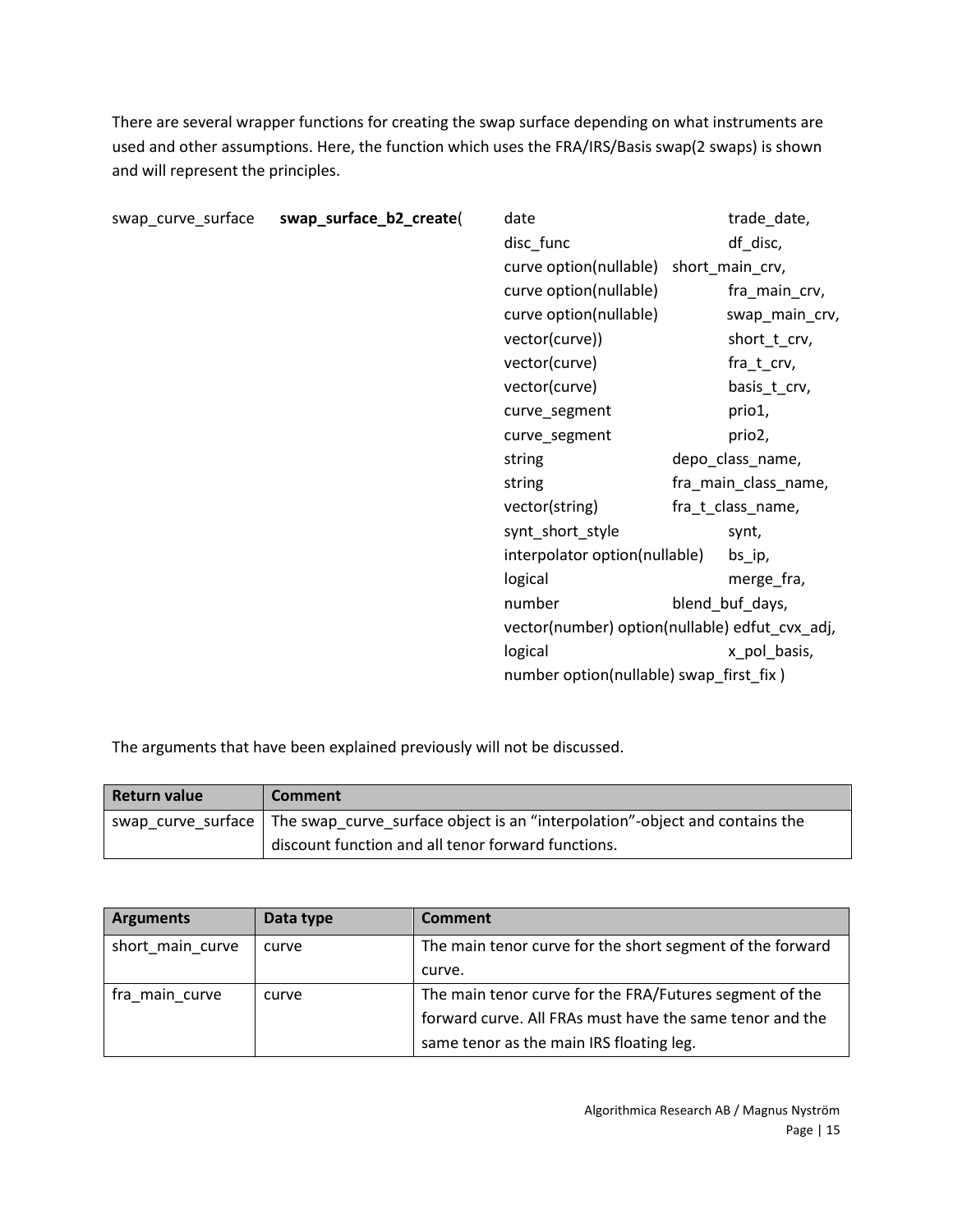| swap_main_curve | curve         | The main tenor curve for the IRS segment of the forward    |
|-----------------|---------------|------------------------------------------------------------|
|                 |               | curve. All swaps must have the same tenor of the floating  |
|                 |               | leg and this tenor must match all the FRA/Futures contract |
|                 |               | main tenors.                                               |
| short t curve   | curve         | The non-main tenor short curves.                           |
| fra t curve     | vector(curve) | The non-main tenor FRA/Futures curve.                      |
| basis t curve   | vector(curve) | The Basis swap curves. All Basis swaps must have one tenor |
|                 |               | of the floating leg that matches the main tenor IRS curve. |
|                 |               | The tenor of the other floating leg must match the         |
|                 |               | corresponding non-main tenor FRA/Futures curve. The        |
|                 |               | spreads must be a 2 swaps quotation.                       |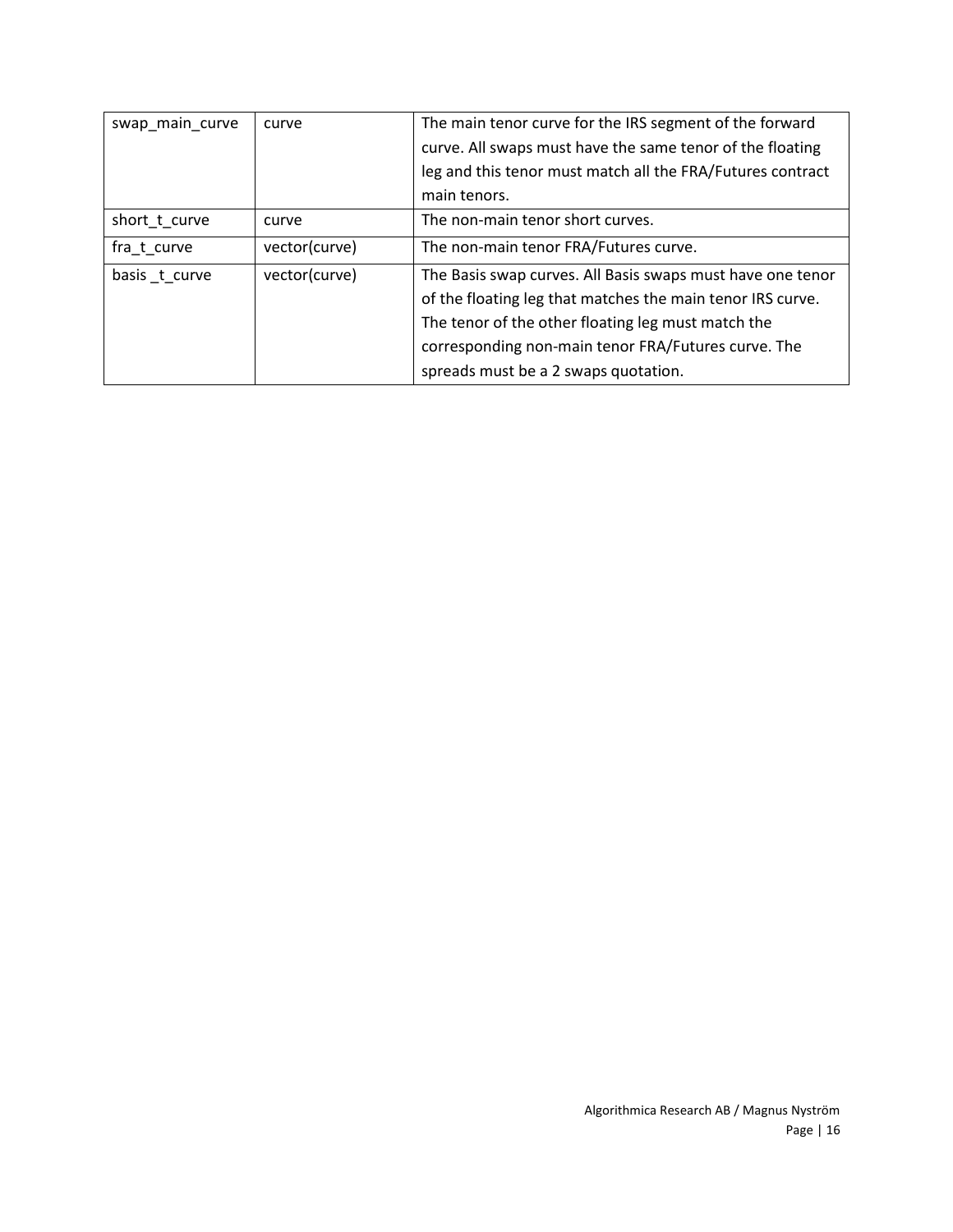## **5. Curves**

All curves needs to be setup to include only one type of instrument. The blending of different types of instruments will be done at runtime and blending of instruments with different tenors will typically generate an error (for forward curves).

A complete set of curves for a currency thus comprises of:

- Discounting curve e.g. OIS.
- IRS curve for the main floating leg tenor.
- FRA's or Futures for the main tenor.
- Basis swap curves (or IRS curves) for other tenors.
- FRA's or Futures for other tenors.

As an example, for EUR this would typically mean:

Eonia is used for discounting.

6M tenor (main):

- IRS: Annual fixed vs. 6M EURIBOR; 1yr 60yrs.
- FRA: 6M EURIBOR; 0x6, 6x12, 12x18, 18x24 and 1x7, 2x8, …

3M tenor:

- Basis swaps (quoted as either 1 swap or 2 swaps): 3M/6M; 1yr 50 yrs.
- Money market futures: 3M EURIBOR (convexity adjusted)
- FRA: 3M EURIBOR; 0x3, 3x6, 6x9,… and 1x4, 2x5, …

1M tenor:

Money market monthly IRS: 2M-12M.